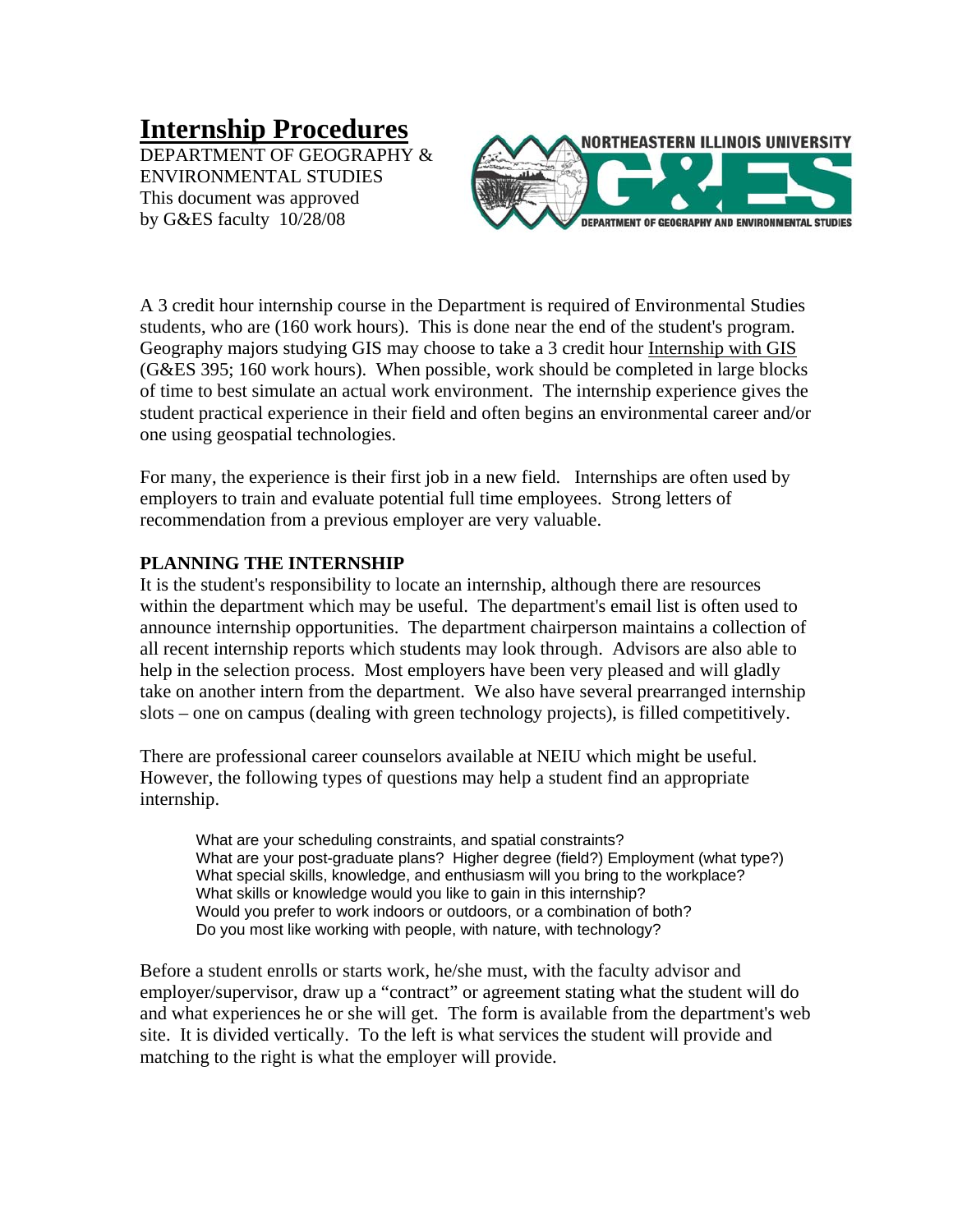Faculty advisor, employer-supervisor, and student sign the form when the agreement indicates work to be performed, appropriate supervision, and considerable educational gain for the student. The form may be referred to by either party during the experience. Following is a portion of a hypothetical agreement.

| Student will do                              | <b>Employer will provide</b>                                                     |
|----------------------------------------------|----------------------------------------------------------------------------------|
| Create maps and graphics for newsletter      | Access and training for Microsoft Publisher<br>Access to interview staff members |
| Lead school groups through the park          | Training and supervision                                                         |
| Contribute to <specify project=""></specify> | Assignments relating to <specify project=""></specify>                           |
| Complete reports for EPA                     | Training on State and Federal regulations                                        |
|                                              | Regular supervision and feedback with midway<br>and final evaluation             |

In addition to the internship agreement (above), students must also complete the Internship Contact Form and write a one-page summary of the plan, which reflects the same things which are in the agreement, but in narrative form.

#### **STUDENT RESPONSIBILITIES**

Students undertaking an internship are not excused from any responsibility of their other classes; this includes attendance. When in the field, students represent not only themselves but the Department and the University as well. They must present themselves accurately to employers and behave professionally throughout the internship. They are not to engage in activities which are unsafe. They must communicate with their faculty advisor at least every other week, reporting (1) activities with some detail and (2) cumulative hours worked.

If problems of any kind arise within the internship, the intern shall communicate with the employer-supervisor immediately, and report the situation and outcome to the faculty advisor in the next biweekly report. If the problem is not resolved, the student shall contact the faculty advisor immediately to discuss how to best resolve the issue.

After the internship is complete (160 or 320 hours) the student must prepare a folder or binder with the following information:

- 1. copy of original agreement
- 2. contact and information form, completed
- 3. concatenation of biweekly reports
- 4. one or to page objective summary of the experience
- 5. 3-5 page reflective essay

This subjective essay is normally very positive because most internships work out well for both student and employer/supervisor. Important criticism or negative feedback should also be given at this time, either as part of the main report or, if desired, in a separate attachment which (when indicated) will be available only to G&ES advisors.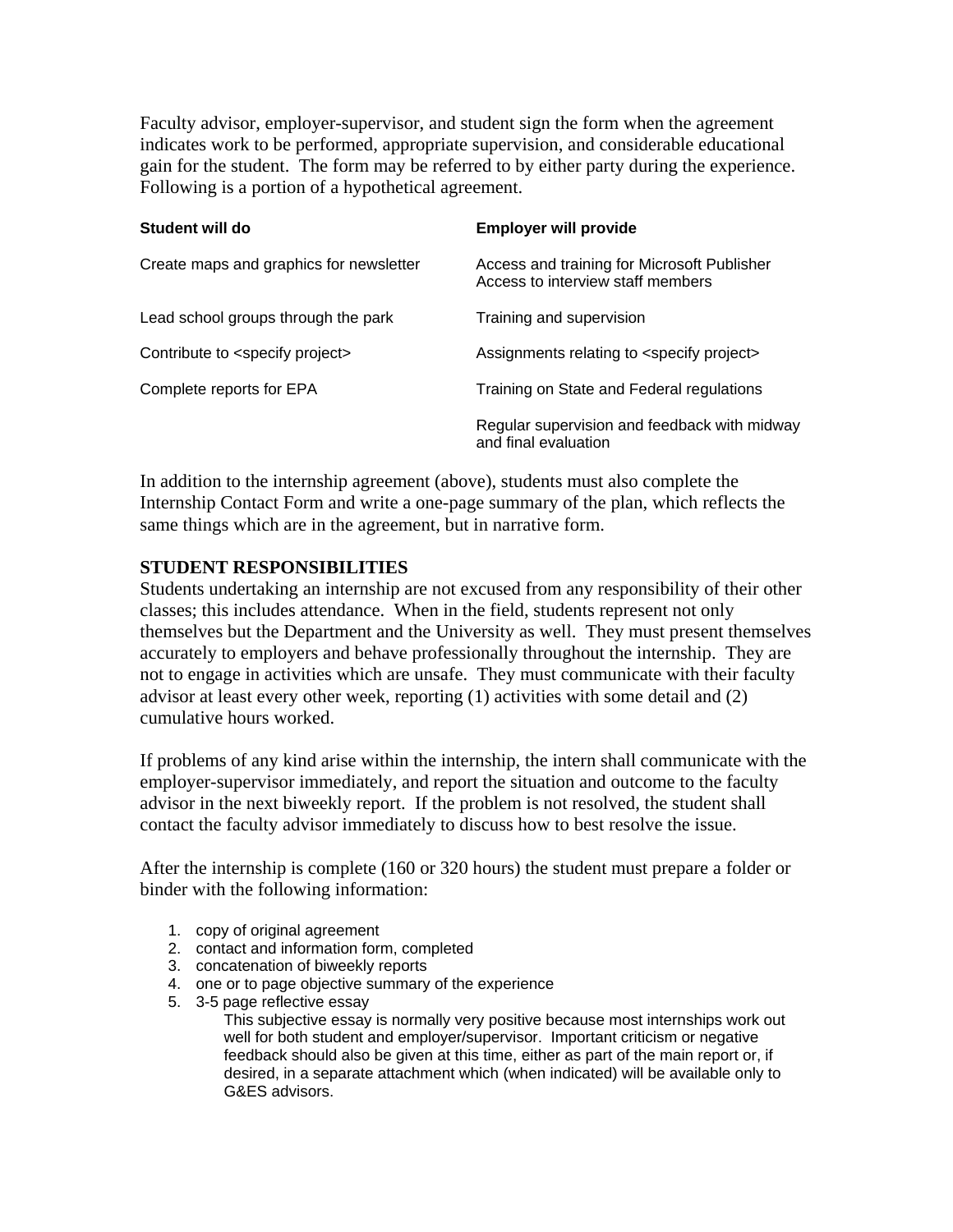Content of the subjective report will depend on the experience. It may include details on how the internship helped prepare the student for employment, what it meant for their personal and professional development, and what tasks, assignments or supervision was particularly valuable. It may also comment on the workplace environment. The reflective report will give other students who might be considering the internship more insight into the opportunity.

Occasionally the student will be critical of aspects of the experience, yet not want this to become public record. In such cases they may write a separate narrative marked "confidential." This will be made available only to faculty advisors.

## **FACULTY-ADVISOR RESPONSIBILITIES**

The faculty advisor must contact the employer supervisor prior to the internship. A standard letter (attached) may be used if appropriate. It is the faculty advisor's responsibility to ensure that the internship goes as well as possible. He or she must intervene when necessary on behalf of the employer or the student.

The advisor shall read the biweekly reports and attend to other communication from the student and the employer-supervisor promptly. In the case of unresolved problems which require faculty intervention, the faculty-advisor shall communicate with the complainant before contacting the other party, to determine the best way to resolve the issue.

For a 6 credit hour internship the faculty-advisor should contact the employer about half way through, to verify that the student is performing well. At this time it is helpful to discuss grading (see below) and if the intern has been doing less than A work, inquire how he or she might improve his or her performance. This information should be passed on to the student.

At the end of the internship the faculty advisor must contact the employer supervisor for final evaluation. Typical questions would include

- 1. Was the student mature and reliable?
- 2. Did he/she have the skills and abilities promised?
- 3. Did they communicate well and seek advice when needed?
- 4. Were they able to work alone assign a task and they would complete it?
- 5. Did they work well with others?
- 6. Were you able to offer them the learning experience you intended?
- 7. Did they excel in some way perform better than expected and if so, how so?
- 8. Where there any unexpected problems that affected the internship?
- 9. How well were they able to learn and apply new skills and knowledge?

And the employer should be given the opportunity to suggest a grade. The following guidelines may be helpful: